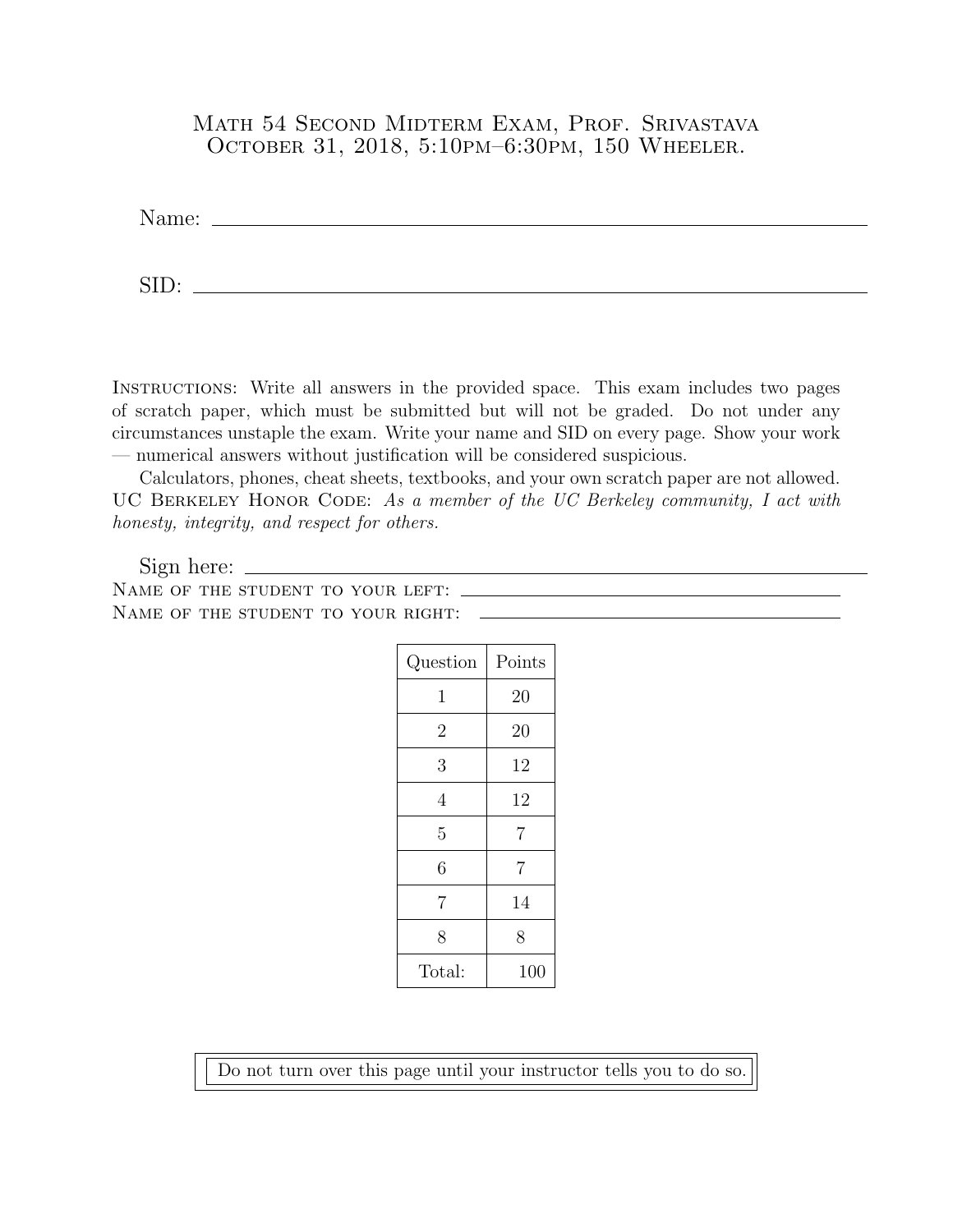- 1. (20 points) Circle always true  $(T)$  or sometimes false  $(F)$  for each of the following. There is no need to provide an explanation. Two points each.
	- (a) If A and B are  $n \times n$  square matrices then  $(A + B)^2 = A^2 + 2AB + B^2$ . T F
	- (b) If all of the eigenvalues of a matrix are complex (i.e., not real), then it must be invertible. The state  $\mathbf{T} \parallel \mathbf{F}$
	- (c) If A is an  $n \times n$  orthogonal matrix then the RREF of A must have n pivots. **T** F
	- (d) If A is similar to B and B is orthogonal then A must be orthogonal.  $\mathbf{T} \quad \mathbf{F}$
	- (e) For every subspace H of  $\mathbb{R}^n$ , there is a matrix A such that  $H = Null(A)$ . **T F**
	- (f) If  $\lambda$  is an eigenvalue of A then  $\lambda^2$  must be an eigenvalue of  $A^2$ . T F
	- (g) If  $\lambda$  is an eigenvalue of A and  $\mu$  is an eigenvalue of B and both are  $n \times n$ , then  $\lambda \mu$ must be an eigenvalue of  $AB$ . T F
	- (h) The normal equations  $A^T A \hat{x} = A^T b$  always have a unique solution  $\hat{x}$ . T F
	- (i) The change of coordinates matrix  $P_{\mathcal{B}\leftarrow\mathcal{C}}$  between the bases  $\mathcal{B} = \{2e_1, 3e_2\}$  and  $\mathcal{C} = \{-3e_1, 4e_2\}$  of  $\mathbb{R}^2$  is a diagonal matrix. T F
	- (j) The set of diagonalizable  $2 \times 2$  matrices is a subspace of the set of all  $2 \times 2$  real matrices, with scalar multiplication and vector addition defined entrywise. T F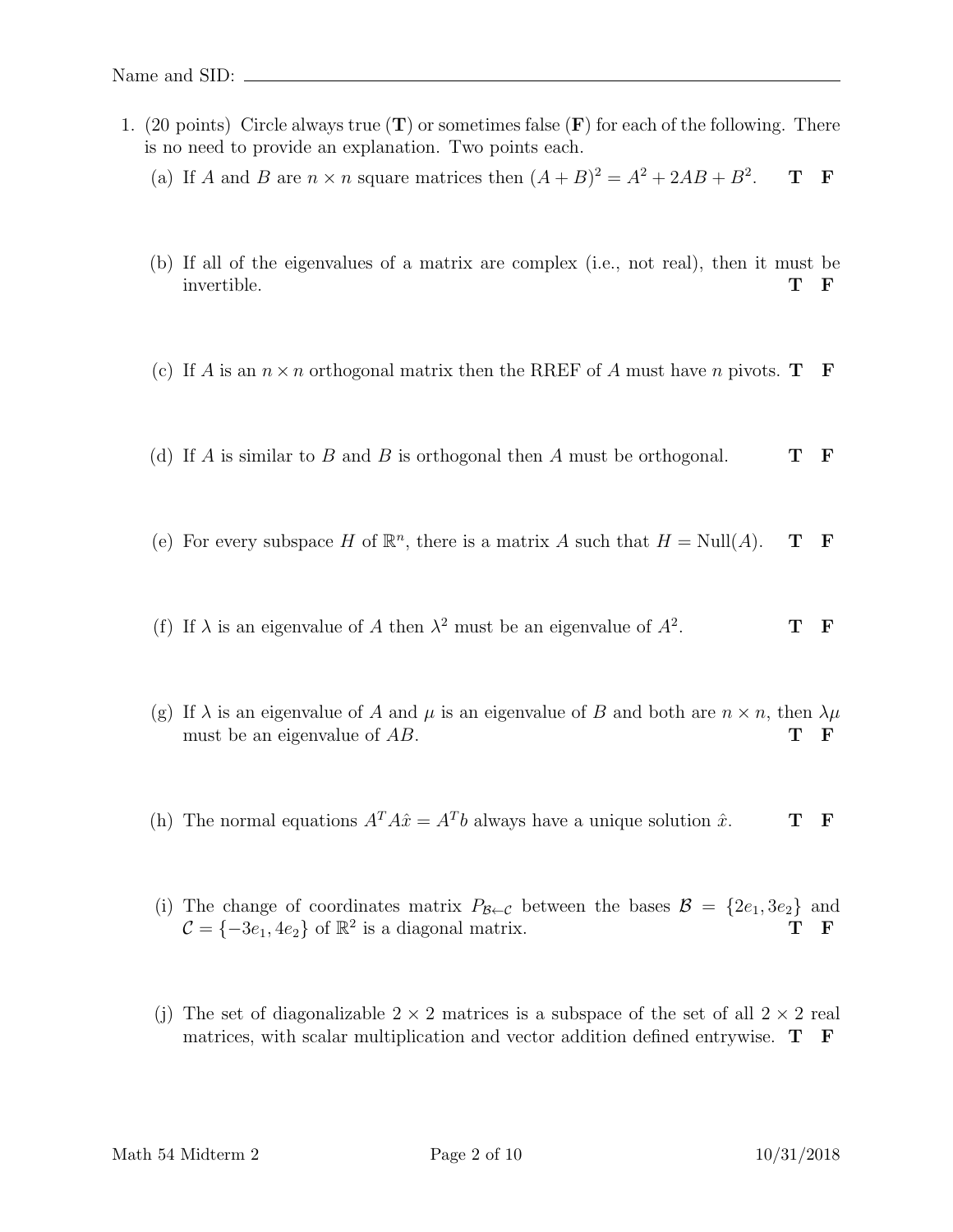- 2. Give an example of each of the following, explaining why it has the required property, or explain why no such example exists.
	- (a) (5 points) A set of three nonzero orthogonal vectors in  $\mathbb{R}^2$ .

(b) (5 points) A real  $3 \times 3$  matrix of rank 2 with only one distinct eigenvalue.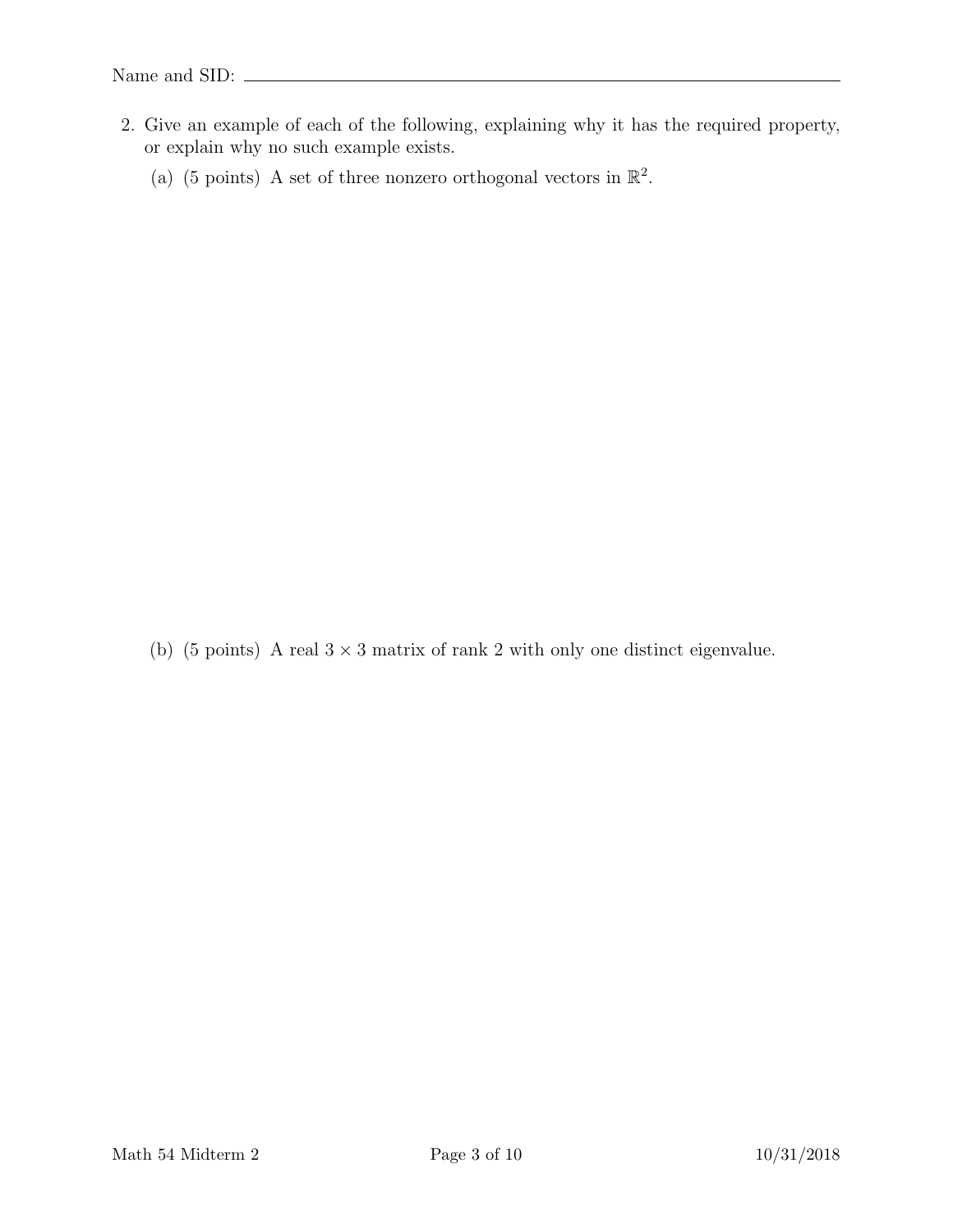(c) (5 points) A real  $3 \times 3$  matrix A along with an isomorphism (i.e. 1 – 1 and onto linear transformation)  $T : \text{Col}(A) \to \text{Nul}(A)$ .

(d) (5 points) A real  $3 \times 3$  orthogonal matrix U such that  $det(U) = 2$ .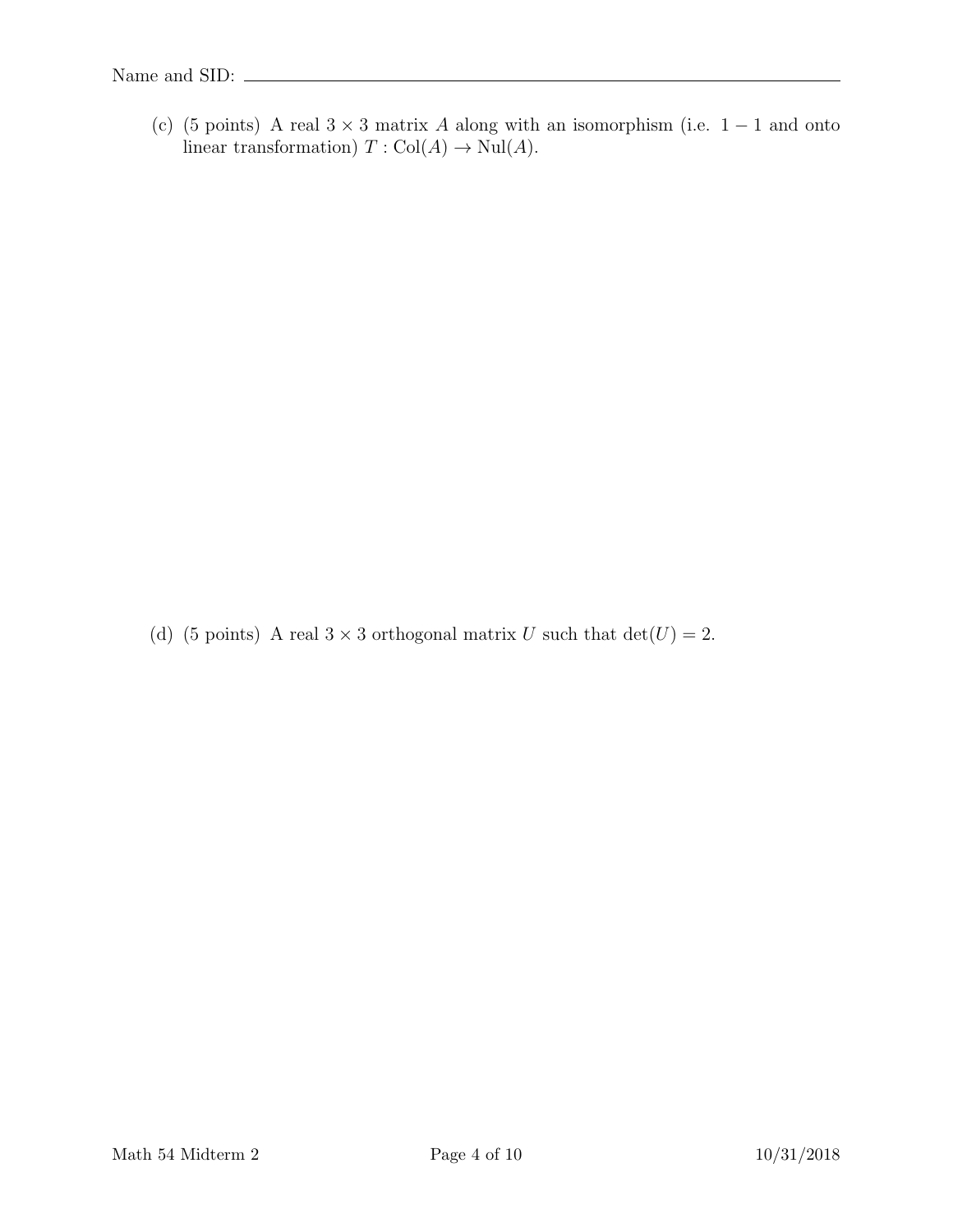[Scratch Paper 1]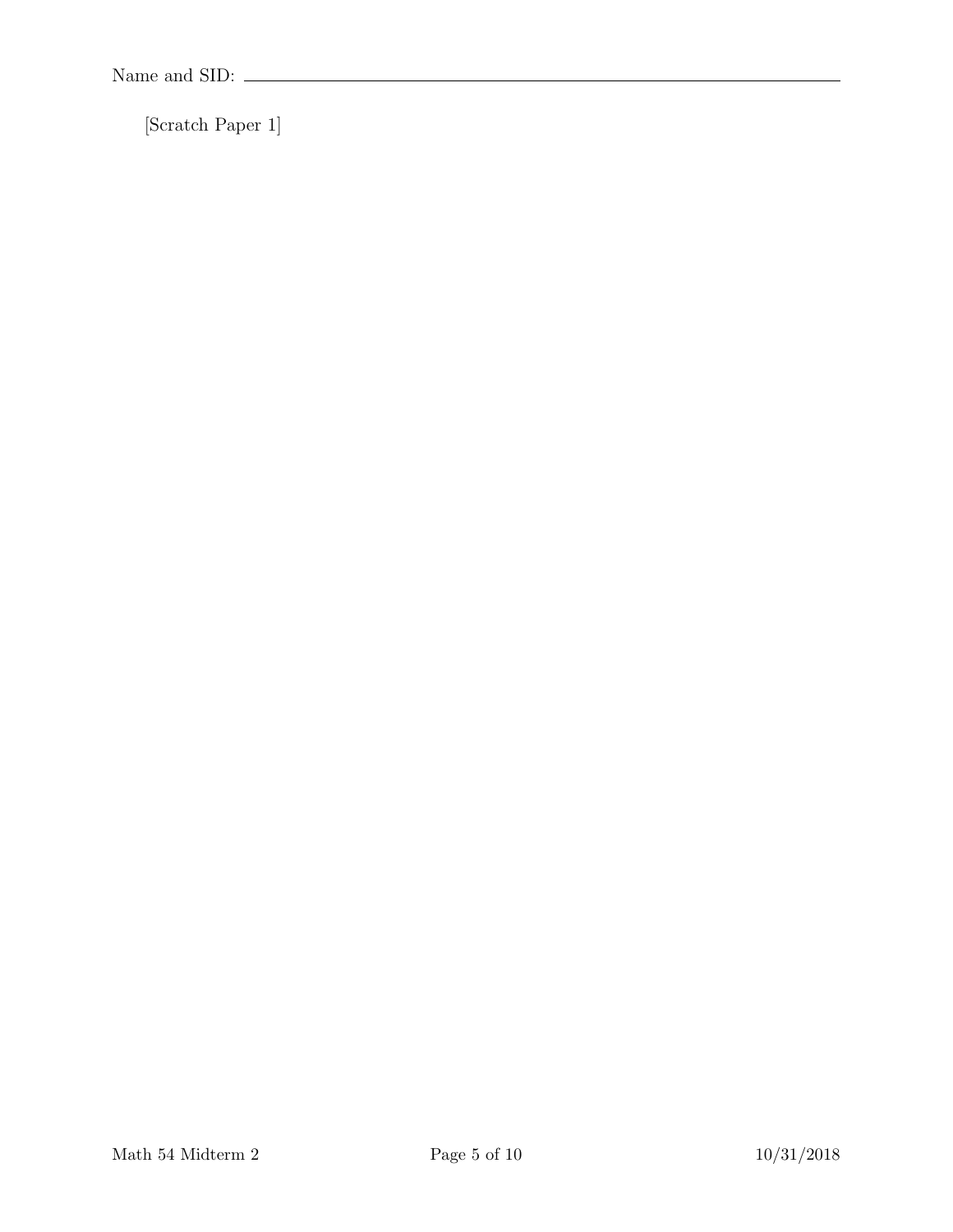3. Let  $M_2 =$  $\left\{ \begin{bmatrix} a & b \\ c & d \end{bmatrix} : a, b, c, d \in \mathbb{R} \right\}$ be the vector space of  $2 \times 2$  real matrices with entrywise scalar mutliplication and addition. Let

$$
H = \{ X \in M_2 : Xv = 0 \}, \text{where } v = \begin{bmatrix} 1 \\ -1 \end{bmatrix}.
$$

(a) (4 points) Show that H is a subspace of  $M_2$ .

(b) (7 points) Find a basis for  $H$ .

(c)  $(1 \text{ point})$  What is the dimension of  $H$ ?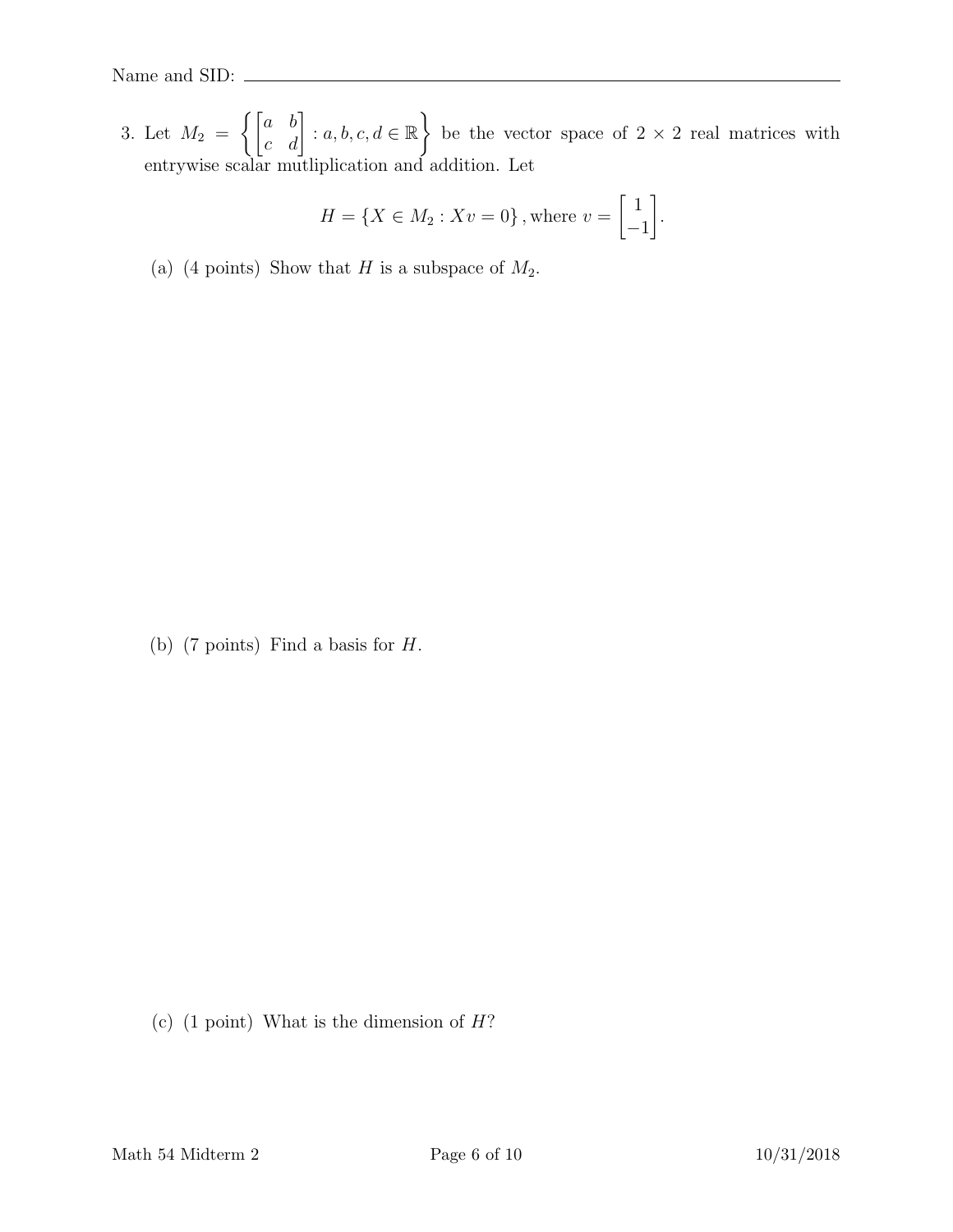4. (12 points) Let  $\mathbb{P}_2 = \{a_0 + a_1t + a_2t^2 : a_0, a_1, a_2 \in \mathbb{R}\}\$ be the vector space of real polynomials in t of degree at most 2, and consider the linear transformation  $T : \mathbb{P}_2 \to \mathbb{P}_2$ defined by

$$
T(p) = 2t \cdot \frac{d}{dt}p(t) + p(-1),
$$

where  $p(1)$  means the evaluation of p at  $t = -1$ . Is there a basis B of  $\mathbb{P}_2$  such that the matrix of  $T$  relative to  $\mathcal B$  is diagonal? If so, find such a basis. If not, explain why.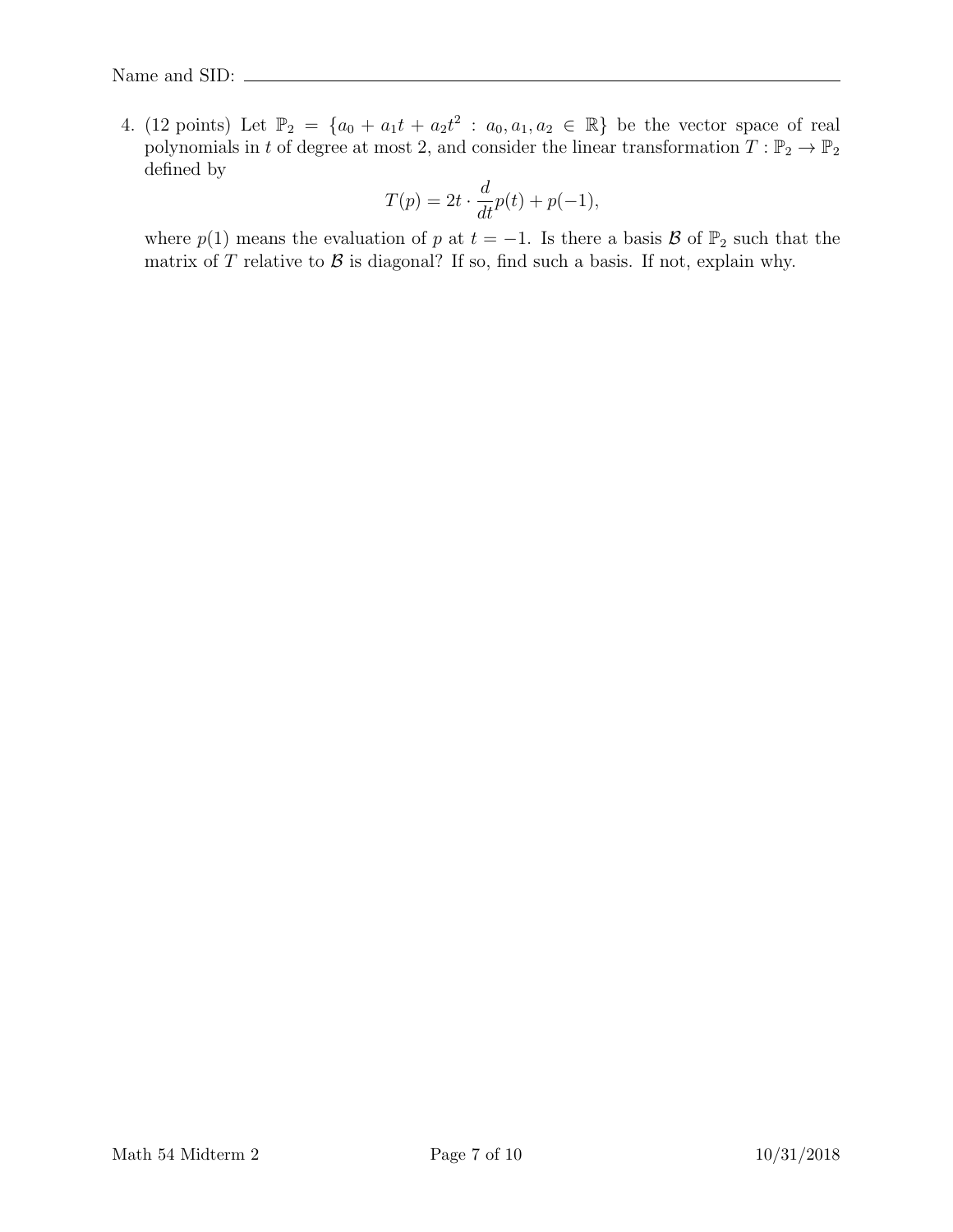5. (7 points) Let

$$
A = \begin{bmatrix} 1 & 2 & 3 & 4 & 5 \\ -1 & 6 & 7 & 8 & 9 \\ 0 & 0 & 1 & 11 & 12 \\ 0 & 0 & 0 & 3 & 14 \\ 0 & 0 & 0 & 0 & 5 \end{bmatrix}
$$

.

Show A is invertible. Find  $\det(A^{-1})$ .

6. (7 points) Find a linear combination of  $v_1 =$  $\sqrt{ }$  $\overline{1}$ 1 0 −1 1 and  $v_2 =$  $\sqrt{ }$  $\vert$ 1 2 3 1 which is orthogonal to  $w =$  $\lceil$  $\overline{1}$ 2 −1 1 1 , or explain why no such linear combination exists.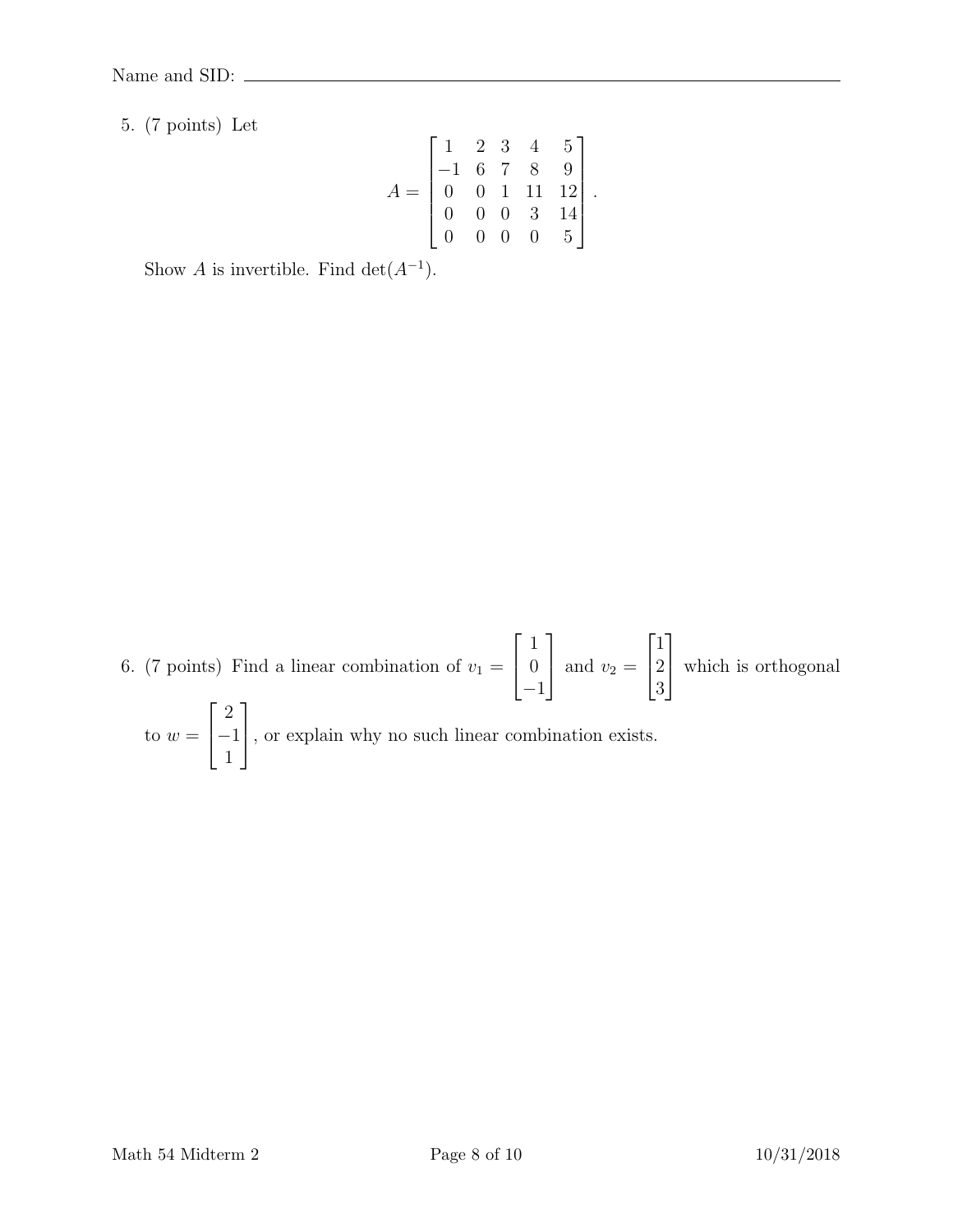7. Let

$$
A = \begin{bmatrix} 2 & 1 \\ -2 & 0 \\ 2 & 3 \end{bmatrix} \qquad b = \begin{bmatrix} -5 \\ 8 \\ 1 \end{bmatrix}.
$$

(a) (8 points) Find a least squares solution to  $Ax = b$ , i.e., a vector  $\hat{x} \in \mathbb{R}^2$  minimizing  $\|\hat{A}\hat{x} - b\|.$ 

(b) (3 points) Using your answer to (a), or otherwise, find the orthogonal projection  $\hat{b}$ of b onto the column space of A, i.e.,  $\hat{b} = \text{Proj}_{\text{Col}(A)}(b)$ .